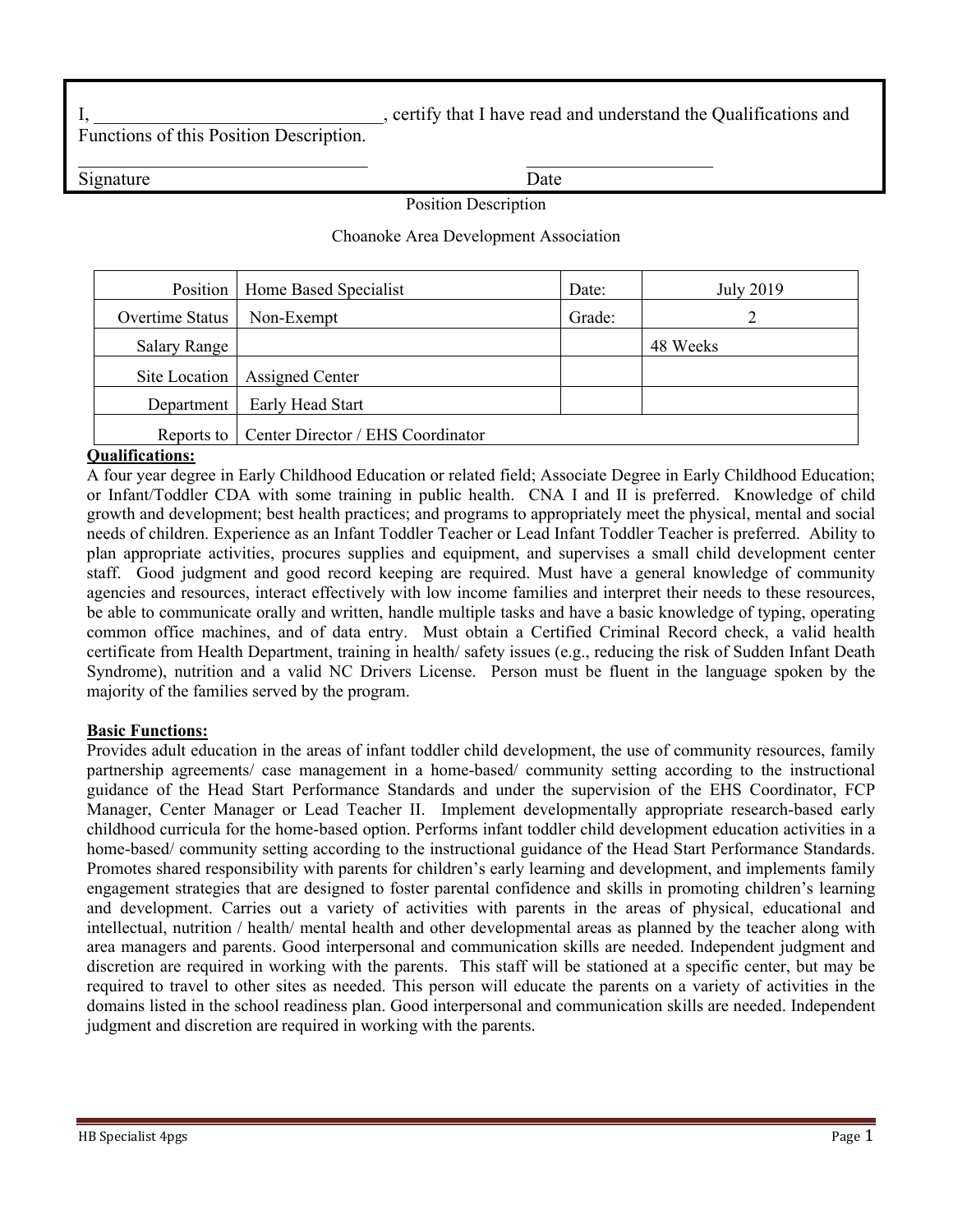# **Specific Functions:**

# **Part I- Education Services**

| $\overline{1}$ . | Prepare, plan and assist parents to carry out daily indoor and outdoor educational<br>activities including group activities. Help parents provide high quality early learning<br>experiences in language, literacy, and mathematics, social and emotional functioning,<br>approaches to learning, science, physical skills and creative arts.                              |
|------------------|----------------------------------------------------------------------------------------------------------------------------------------------------------------------------------------------------------------------------------------------------------------------------------------------------------------------------------------------------------------------------|
| 2.               | Provide for appropriate learning activities and materials for infants and toddlers in a<br>home-based setting.                                                                                                                                                                                                                                                             |
|                  | Administers infant and toddler assessment test to each assigned child and develops<br>individual lesson plans for infants and toddlers in a home-based setting.                                                                                                                                                                                                            |
| 3.               | Evaluate cases, determine their needs and compiles progress notes for each child. Make<br>referrals and follow-up.                                                                                                                                                                                                                                                         |
| 4.               | Conducts conferences with parents.                                                                                                                                                                                                                                                                                                                                         |
| 5.               | Maintains weekly and monthly reports required for home-based reporting.<br>Provides home visits and group socializations that promote secure parent-child<br>relationships                                                                                                                                                                                                 |
| 6.               | Serves in a planning or coordinating capacity for other portions of the Child<br>Development Program including career development, long-range curriculum planning<br>training of staff development.                                                                                                                                                                        |
|                  | 7. Maintains professional rapport with all Early Head Start Staff members and Early Head<br>Start parents.                                                                                                                                                                                                                                                                 |
|                  | 8. Makes home visits per school year as needed and records visits on appropriate forms.                                                                                                                                                                                                                                                                                    |
|                  | 9. Performs related work as assigned including recruiting, maintaining accurate<br>medical, dental, height, weight and growth assessments, conduct vision<br>screening, conduct the hemoglobin or Hematocrit test on each child, actively<br>recruits children according to CADA Recruitment and Enrollment procedures<br>and log data into the CHILDPLUS computer system. |
|                  | 10. Reports suspected cases of child abuse/ neglect.                                                                                                                                                                                                                                                                                                                       |
|                  |                                                                                                                                                                                                                                                                                                                                                                            |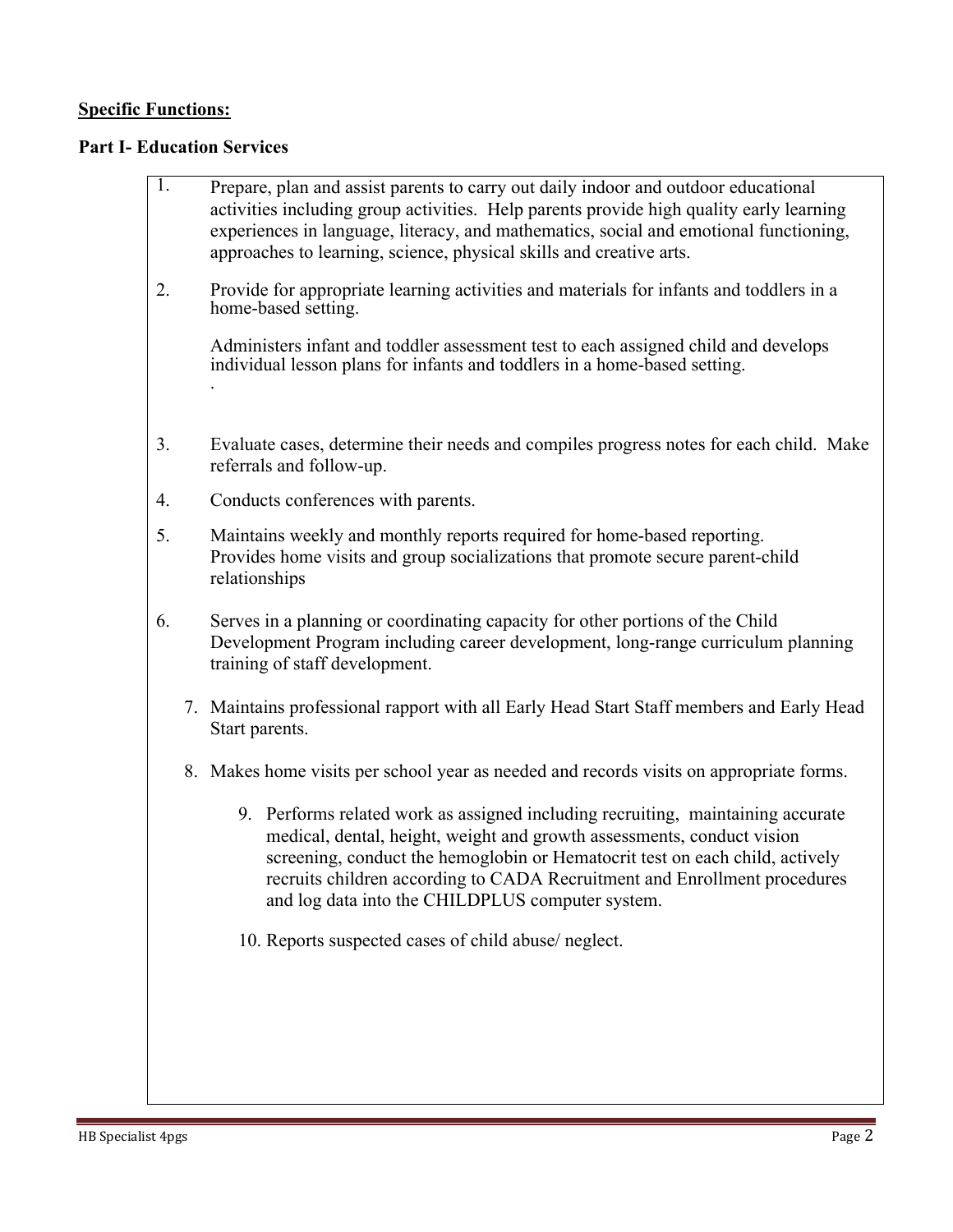# **Specific Functions:**

## **Part II – Health Services**

- 1. Ensure that all children have an accessible medical home.
- 2. Ensure that all children have a medical examination
- 3. Follow-up on all health abnormalities on health assessments, i.e., physicals, immunizations and screening reports.
- 4. Assist with completing health rosters for screenings/ dental conducted at the center within 45 days of enrollment
- 5. Complete health / nutrition referrals as needed.
- 6. Help Early Head Start families arrange and keep prenatal, medical and dental appointments as required.
- 7. Maintain up to date insurance data for dental/medical treatment.
- 8. Accompany children to and from dental appointments.
- 9. Complete NC State immunization report annually
- 10. Maintain up to date accurate health tracking and follow-up on children.
- 11. Assist with documenting and completing vision screening, height, weight, and growth assessment on each child.
- 12. Assist with documenting hemoglobin and Hematocrit screening on each child.

# **Specific Functions:**

## **Part III – Family/Community Services**

- 1. Encourage and promote family self-sufficiency by providing case management, advocacy, and resource linkage as needed.
- 2. Complete parent orientation activities.
- 3. Secure Family Partnership Agreements, enrollment information, assistance plans and other documentation needed on each enrolled family.
- 4. Make referrals and provide follow-up on each enrolled family as required.
- 5. Assist parents with parent meetings and the selection of Policy Council representatives.
- 6. Prepare and submit monthly, weekly, and other reports as required.
- 7. Report cases of suspected of child abuse / neglect to supervisor.
- 8. Assist with the planning and implementing male involvement activities.
- 9. Assist with the development of a Family Community Resource Guide for Head Start/Early Head Start families**.**
- 10. Participate in required training and meetings.
- 11. Assist with organizing and carrying out parent involvement activities and support groups.
- 12. Transport parents when necessary to meetings, and community service offices.
- 13. Disseminate surveys, flyers, and newsletters as required.
- 14. Work in the classroom when substitute staff cannot be secured.
- 15. Maintain accurate, complete and confidential children/ family records.
- 16. Maintain professional relationship with parents, school faculty, community service providers, staff, and referral resources agencies.